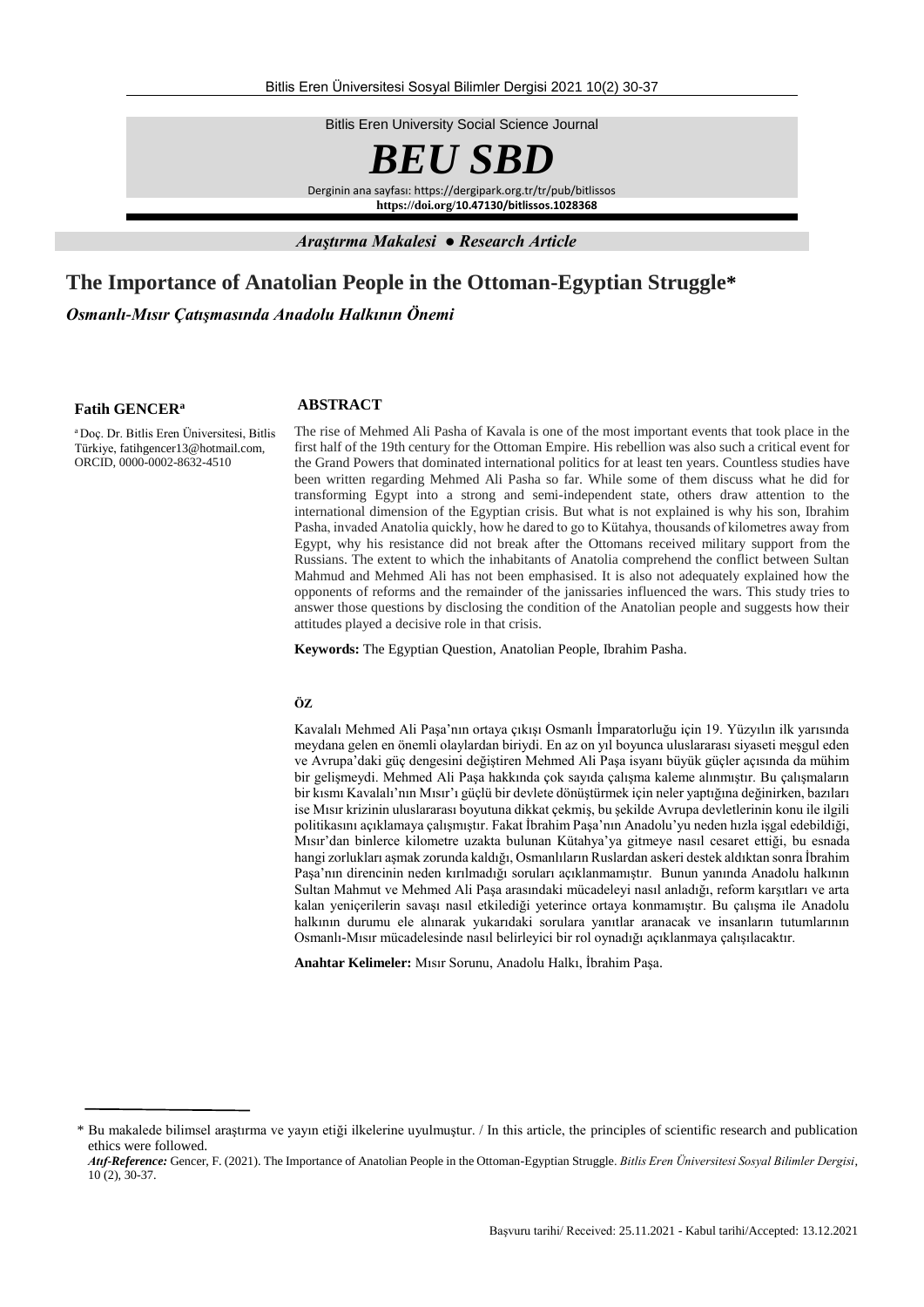## **1. INTRODUCTION**

Sultan Mahmud II, who came to the throne at one of the Ottoman Empire's hardest times, believed that the only way to rejuvenate the state was to implement the western-style reforms in all spheres. Society, however, worried about the application of the improvement, especially the Muslim population, disliked both the reforms and even Sultan Mahmud himself. When he destroyed the Janissaries, a traditional part of Ottoman society, the opponents, deprived of their military power, were suppressed. Bektashi Order suffered the same fate as the Janissaries and their tekkes (the prayer place for Bektashi order) were closed and property was confiscated since they were associated with them. It is clear that a part of the Muslim population did not accept what Sultan Mahmud had done to the Janissaries and also the Bektashi Order. Many bards severely condemned Sultan Mahmud by using the poetry. For instance, Aşık Hakkı criticised the Ottoman administration heavily, and he likened Sultan to Yezid who was the killer of the prophet's grandchildren and the most hated person in the Islamic World. In so doing, he indicated what the public reaction to the destruction of traditional social institutions (Onhan, 2018: 72).

Captain Slade, who witnessed the process of outlawing Janissaries, recorded many cases that reflecting the feeling of the masses. It can be understood from his notes that what had been done to the Janissaries filled a significant number of the people with anger and a deep sense of sadness. According to him: *"The end of October, 1826, was also marked by a general opposition to the new imposts; but repeated executions at length brought the people to their senses, and made them regret the loss of the Janizzaries, who had been their protectors as well as tormentors, inasmuch as they never allowed the price of provisions to be raised*" (Slade, 1854: 141).

It is understood from the archive records that a part of the janissaries, their adherents and the Bektaşi sheikhs, were exiled to cities including Kütahya, Amasya, Kayseri, Tokat, Ankara, and, Kastamonu, but, most of them were able to stay in touch with each other and maintain their existence. A report about the janissaries in Tokat highlights that they ignored the governor and acted in whichever way they wanted, and they would certainly rebel and cooperate with the enemy as soon as a war sparked off (BOA, HAT, 736/34933). Some of the Janissaries were tasked within various departments and different parts of the country. For example, they were appointed to the position that responsible for the guarding hajj roads in Aleppo, after changing their titles to the commander of the castle (BOA, HAT, 736/34919). Regardless of what they did or where they went, the never forgot how the janissaries were treated by the government.

The war of 1828-1829 which ended with a great defeat for the Ottomans, exacerbated the Sultan's situation. The insufficiency of the newly created army was a great disappointment for the Ottoman society. They, who were obliged to give their money and their sons to the government, naturally thought their sacrifices went to waste. Aşık Ali in the Caucasia, and Aşık Ruşeni in the Balkans, reflected the increased frustration in the administration in their poems, and both gave the sultan a wakeup call (Çoruk, 2007: 87-93). The number of opponents, who believed the abolition of the Janissaries was a mistake, had risen remarkably, and they openly began to criticise the Sultan. Simultaneously, the adherents of the Janissaries were supposed to infiltrate into the new army, and it was suspected that they might engage in a counter-revolution against the reforms. For that reason, Sultan Mahmud started to destroy his rivals in the army, and punished those who were accused of rejecting the reforms with death (İnce, 2017: 434).

After elimination of the Janissaries, Mahmud had a free hand to gradually rescind the empire's traditional institutions and tried to replace them with more modern ones, but, the biggest disadvantage of this policy was that there were no experienced or well-trained staff to perform the tasks needed by the government. Moreover, the destructive wars, constant revolts and economic difficulties prevented the Sultan from creating the powerful state of which he had dreamed. During the rule of Mahmud, the Kurush, the Ottoman currency, depreciated constantly. Above all, due to the war expenses in the years of 1828-1829, and after the treaty the war indemnity that the Ottomans had to pay 400 million Kurush to Russia, hurt the Ottoman economy. In this process, the silver content of the Kurush was reduced by 79% (Pamuk, 2012: 212). Therefore, the Ottoman government had to raise taxes, confiscate the lands of timar and foundation. In addition to these, the introduction of conscription caused a huge amount of public anger. Thus, the poor had to face up to further economic difficulties. Because of the depressing state of affairs, Mahmud had lost his reputation in his subjects' eyes, and due to the conducted western style reforms, he was called the "infidel sultan".

## **2. THE REVOLT AND THE FALL OF SYRIA**

During the early of the 19th century, many rebels revolted against the Porte. Mehmed Ali Pasha was too different from the others in terms of his aims and potentials. He would not be content with himself being an ordinary governor or to obtaining a quasiautonomy since he wanted to build a powerful country (Al-Sayyid Marsot, 1984: 41). The economic growth and military control constituted the basic principles of his administration. New crops, techniques and industries were introduced on a relatively large scale, and to the direct benefit of the treasury or the army. He had improved the bureaucracy and the military forces beyond the resources of Egypt (Douwes, 2000: 59-60). Beginning in 1820, Mehmed Ali succeeded in organising an army that was known as the Nizam-ı Cedid (New Order). It relied heavily upon European advisers and technology (Hunter, 1999: 15).

After consolidating his position in Egypt, Mehmed Ali planned to expand his territories towards Syria and Palestine. Thus, he took some of the influential people under his control, like Emir Beshir, one of the princes of Lebanon Druzes. In 1822, Emir Beshir had to take shelter in Egypt due to the hostility of his rivals (Polk, 1963: 84). Mehmed Ali decided to write a paper to the Porte in favour of him since he considered the prince as a potential ally. After his efforts, the Ottoman government allowed Emir Beshir to return to his country and obtain his post. Since then, both Emir Beshir and a part of the Druzes became faithful allies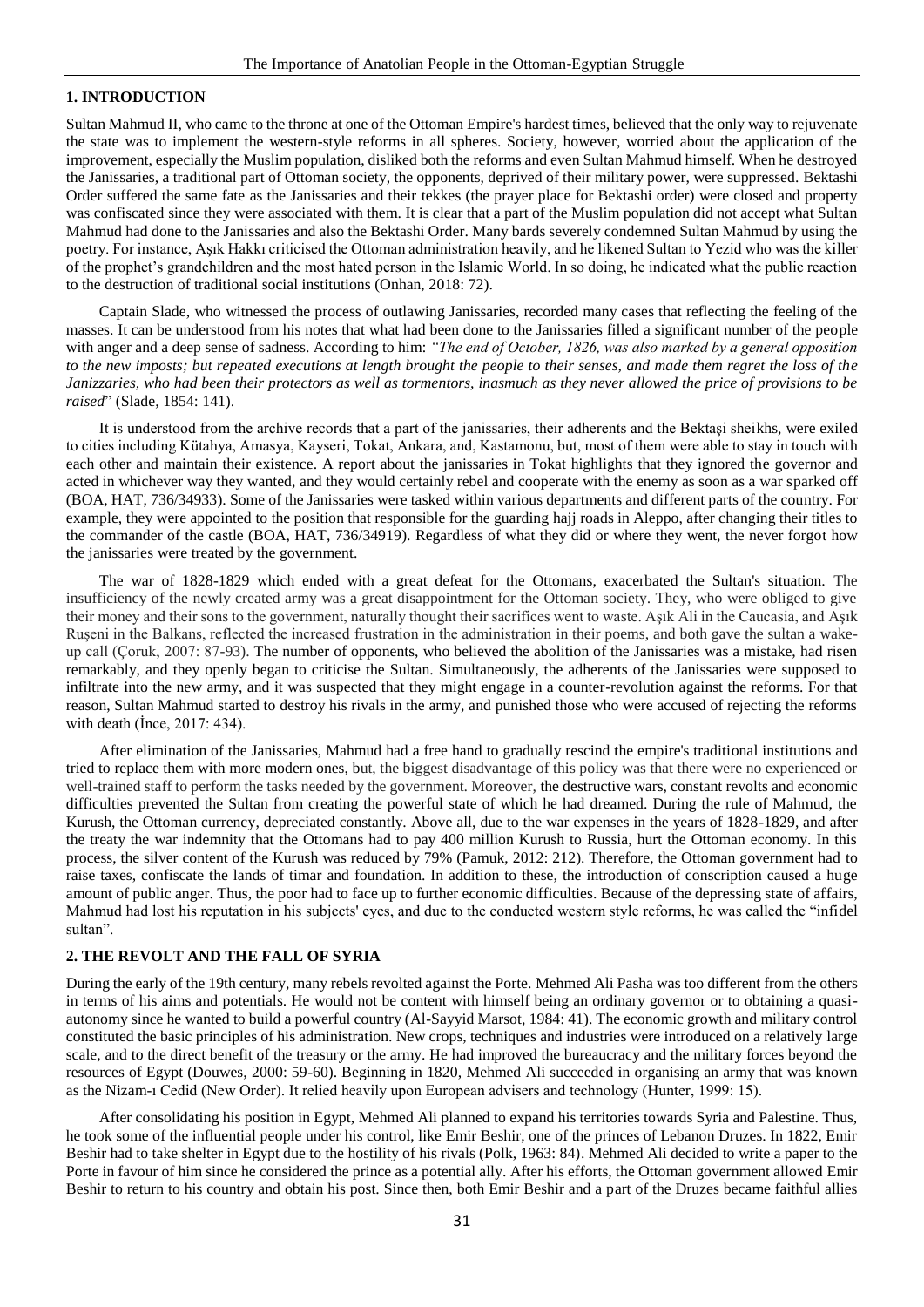of Mehmed Ali (Altındağ, 1988: 30). In the 1820s, Mehmed Ali's influence was felt more strongly in southern Syria and the coastal areas. In 1827, the judges of Damascus started to present gifts to him because of his dominant position, and many Christians had to take refuge in Egypt, where they had been received kindly (Douwes, 2000: 188-189). The local powers, like Berberi Mustafa of Tripoli, came under his protection when they got into trouble with the authorities (BOA, HAT, 411/21387).

Mehmed Ali Pasha had an interest in events that took place beyond the boundaries of Syria. For instance, he helped Ahmed Bey, a local power in Cilicia and one of the notables of Menemencioğlu tribe. The Porte intended to punish Ahmed Bey because of ignoring the government's orders. Mehmed Ali had interceded with the authorities for his forgiveness. So, from that time, he had been one of the closest allies of the governor of Egypt (BOA, HAT, 354/19883-A). Mehmed Ali even made contact with those residing in the districts close to Istanbul, such as Tahmiscioğlu Hacı Mustafa. He had been a captain in the army before the Mansure Army was founded. After the military reforms were introduced, he had to go to Istanbul for military training. At that time, his fiefs were confiscated and he was imprisoned for nine months due to his misconducts. He was able to escape to Egypt with the help of his friends amongst the authorities. After staying in Egypt for a while, he returned to Kastamonu when Mehmed Ali Pasha rebelled (BOA, HAT, 1233/48016).

Indeed, it was foreseen that the governor of Egypt would try to capture Syria. The French consul at Saida and the English consul at Alexandria had reported that he planned to invade Syria. As Abdullah Pasha Governor of Saida figured out his intention, he strengthened Acre's fortifications, and laid the supply of ammunition and food in the castle. He also informed the Porte about the intention of Mehmed Ali (Polk, 1963: 83). Mehmed Ali used some quarrels between him and Abdullah Pasha as an excuse for the invasion, and in November 1831, sent an army to Syria under the command of his son Ibrahim Pasha. In a short time, Ibrahim Pasha occupied the whole province except for the castle of Acre, where he faced an unexpected resistance. Ibrahim Pasha was known as a victorious commander in the Islamic world as he had overcome the Wahhabis and thrown them out of Mecca and Medina. He was skilful in politics as well as in war, so, he did not want to seem to the Syrians as an invader. He used his reputation for legitimating the occupation of the Sultan's territories and tried to make the people, who hated Abdullah Pasha because of his misgovernment, in favor of the Egyptians (FO, 78/238, Ponsonby to Palmerston, 13 September 1834).

Ibrahim Pasha declared that all the population would be exempted from taxation for three years and promised a better life for them (BOA, HAT, 365/20187). He started to carry out a propaganda campaign against the Ottomans to discredit them in the eyes of the people, and he promised that all forms of oppression would be terminated under Egyptian control. So, he won many adherents and well-wishers in Syria (Koury, 1970: 197). Ibrahim Pasha was respectful of the people and never allowed the Egyptian soldiers to hurt them. He treated all of them equally, without regard to their ethnoreligious identities or economic status. As he abolished the distinction between the Muslims and the Christians, the non-Muslim population welcomed his occupation (Al-Sayyid Marsot, 1984: 222). His strategy worked well enough because of the hard living conditions of the people. Thus, the Ottoman authorities became ineffective within a short space of time. Due to the widespread public reaction, the Ottoman governors had to leave their posts, and the residents of the cities, who were not under the control of Egyptians, sent messages to Ibrahim Pasha and asked him to appoint governors to them (BOA, HAT, 908/39773-A).

Ibrahim Pasha captured the castle of Acre on 27th May 1832 after a hard siege, continuing for about six months. As the Porte could not reach an agreement with Mehmed Ali Pasha, the war became inevitable, and the Sultan ordered an army to be sent to Syria under the command of Agha Hussein Pasha (Takvim-i Vekayi, Defa 18). Hussein Pasha reached Antioch in early July of 1832, when some of the Ottoman troops commanded by Mehmed Pasha gathered around Homs. Ibrahim Pasha immediately attacked Mehmed Pasha on 9th July to prevent the Ottoman forces from unifying. Mehmed Pasha was defeated so quickly that he had to leave from the battlefield without cannons, ammunition or even his papers (Kamil Paşa, 1327: 131).

Ibrahim Pasha tried to keep people at his side and used the circumstances that were quite convenient to make the Syrians support the Egyptians because of exorbitant taxes, misgovernment and insecurity of life and property. He sent messages to the surrounding provinces and to the tribes, inviting them to join him (FO, 78/212, Mandeville to Palmerston, 26 October 1832). He embraced those who were excluded by the Ottoman government and even the culprits. For example, Bekirbeyoğlu one of the fugitives of Rumkale, and Eyup Bey, the son Milli tribe's chieftain, became involved as his supporters (BOA, HAT, 370/20372- P). As the Egyptian propaganda was more effective around the battlefields, the tribes of Cilicia obeyed Ibrahim Pasha. After the defeat of Mehmed Pasha, the Menemencioğlu tribe broke off relations with the Ottomans. This resulted in Ibrahim Pasha being able to use the tribes as a backup force (BOA, HAT, 354/19883-A).

Ibrahim Pasha declared that the Janissary Army was revived in Aleppo. In so doing, he sent a strong message to the reform opponents that the only way for them to survive was to support him (Bilgin, 2015: 72-73). He immediately attacked the Ottoman Army on the 29th of June. Agha Hussein Pasha had to placed his army, consisting mostly of irregular forces, in front of a vital passage named Belen. Consequently, Ibrahim Pasha gained a great victory, so, both Syria and Palestine fell under his control, and Anatolia was faced with the danger of invasion (Armaoğlu, 1997: 198-199). Ibrahim Pasha had used all the means to undermine the Sultan's authority in Syria and realised how propaganda was necessary to achieve his goals. After the experience he gained in Syria, he deployed his troops to Anatolia without hesitation.

### **3. THE ATTITUDES OF THE ANATOLIAN PEOPLE IN THE OTTOMAN-EGYPT WAR**

After the Belen War, Eyüp Bey, the chief of the Milli tribe, began to overtly provoke the clans against the Ottoman forces. Simultaneously, the janissaries of Damascus, joined the Egyptians troops in their move to the north by supplying about one thousand combatants (Douwes, 2000: 111). The Menemencioğlu tribe split into two groups. While the leader, Habib Bey,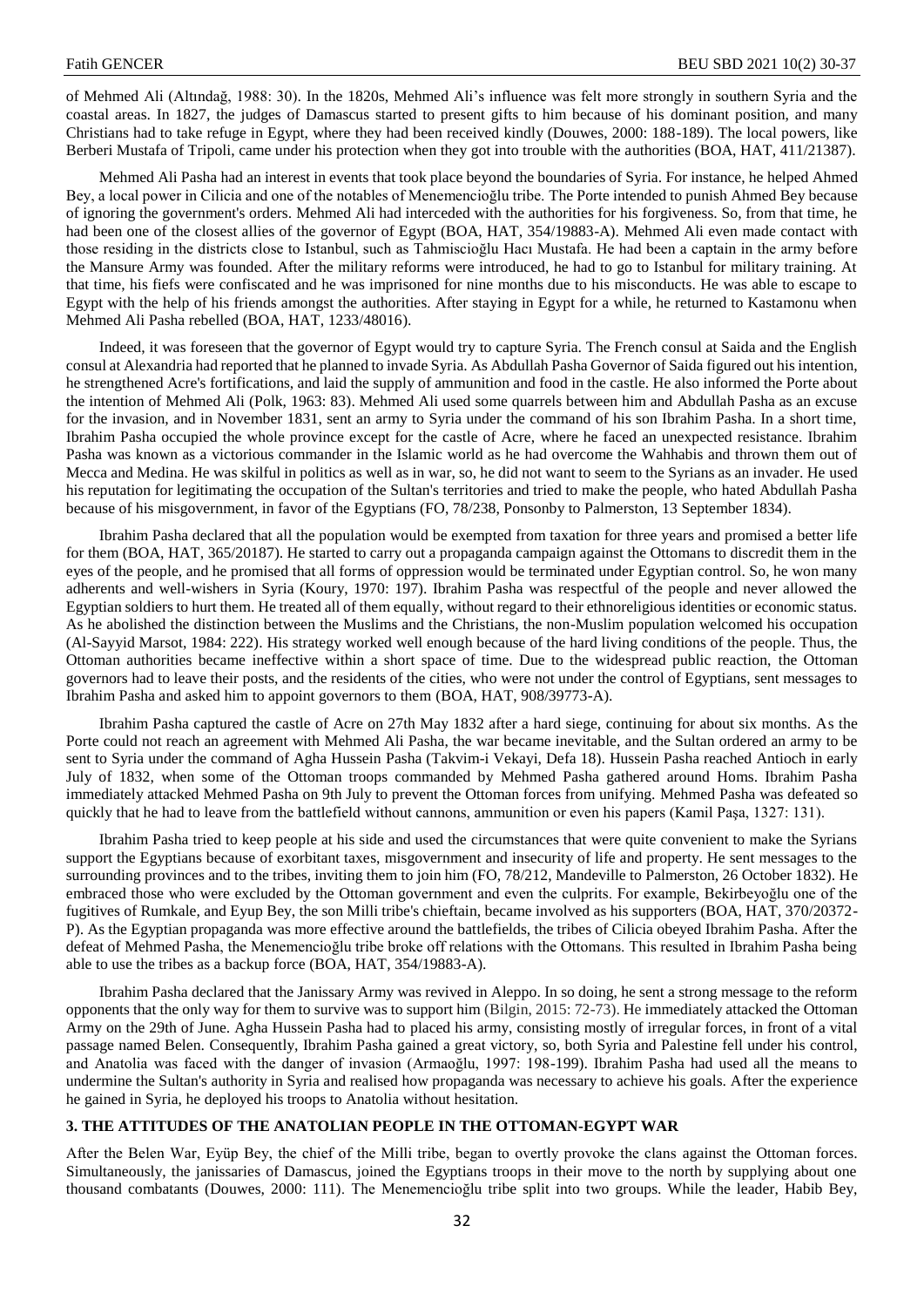remained loyal to the Ottomans, his brother Ahmed Bey and most of the leaders of the tribe followed the Egyptians. As most of the rural population adhered to the Egyptians, the Ottoman troops had trouble in having provisions (BOA, HAT, 907/39747-E).

The Ottoman administration commenced preparing for a new war when Ibrahim Pasha arrived in Adana. The authorities tried to impose additional taxes and conscripted more men to the army. The Anatolian people, who had already been impoverished for many years and had been faced with difficulties, were no longer willing to support the Porte. The British viceconsul in Trebizond reported that there was a widespread dissatisfaction in the city when fifteen thousand men were demanded from them. He also emphasised that those who had been forcibly conscripted declared that they would take no part in the war, and even more striking was that the people dared to talk of the dethronement of the Sultan (FO, 78/212, Mandeville to Palmerston, 26 September 1832).

The pashas retreated towards Konya and the authorities did not take the necessary precautions at Gülek Pass, which was an essential way passing through the Taurus Mountains and connecting Anatolia and Syria. Habib Bey, the chief of the Menemencioğlu tribe, was ordered to protect this strategic passage. He had limited forces, most of whom had uncertain loyalties (BOA, HAT, 907/39747-D). At the same time, his brother Habib Bey invaded Bereketli District on behalf of Ibrahim Pasha. Hence, the schisms in the Menemencioğlu tribe made the passage almost indefensible. According to a report written by Rauf Pasha, the maximum number of troops, including Menemencioğlu forces, was 1500 at Gülek, and the people of the adjacent districts were on side of the Egyptians, so it was futile to ask them to join in the protection of the passage. What made matters worse was that, the Ottoman commanders hated one another, and they were unable to behave in harmony. Rauf Pasha pointed out that the passage could not be defended (BOA, HAT, 907/39747-F). On 13 September 1832, five hundred Egyptian soldiers reached the Gülek Pass. Indeed, they were not strong enough to take it, but, when the men of Habib Bey saw the Egyptians approaching, they joined them, and Habib Bey had to flee. Thus, the Egyptians captured the passage quickly and eliminated the most important barrier to their entry into Anatolia (BOA, HAT, 366/20213).

After arriving in Anatolia, Ibrahim Pasha criticised not only the administration of the governors but also the reforms of the Porte. In his opinion, the authorities had started to the improvement movements with epaulettes and tight browsers, whereas they should endeavour to enlighten the minds of their people with education (FO, 78/222 Pisani to Mandeville, 10 March 1833). He promised a more peaceful, secure and prosperous future for those who joined him. The hajj season, coinciding with the time of war, facilitated Ibrahim Pasha's activities. He sent messages with the pilgrims who returned to their homes, discredited the Ottoman government to all provinces (BOA, HAT, 1233/48016). The successive defeats of the Ottoman Army and the propaganda of Ibrahim Pasha affected even the inhabitants of Istanbul negatively, and they started to criticise government policy (FO, 78/212, Mandeville to Palmerston 11 September 1832). When the Ottoman authorities realised how Egyptian propaganda was effective, they had to start counter-propaganda. With the instruction of the Grand Vizier, an edict, which declared Ibrahim Pasha and his allies were infidels and traitor, was published. The government also announced that the news spread by Ibrahim Pasha was fake and warned the people to be faithful to their real sovereign, the Caliph. But, it was difficult for the government to get a satisfying result from its struggles unless to form a strong army (BOA, HAT, 364/20152). For that reason, another official announcement was made to the public to warn the people that the Sultan would send an army of one hundred thousand men to punish Ibrahim Pasha and his supporters (BOA, HAT, 369/20347).

The people appreciated what Ibrahim Pasha had performed to create an effective administration in Syria. They already understood that those who resided under his control were in safe. Thus, the peasants, in disgust at the corruption, welcomed the Egyptian Army as a saviour, and delegates from the districts of Anatolia came to the headquarters of Ibrahim Pasha to greet the victorious commander of the Muslims and presented their loyalty to him (Jorga, 2005: 307). While the Egyptian army was pushing on toward Anatolia, some of the people were beginning to commit hostile acts against the Ottoman troops. Furthermore, they attacked the soldiers who withdrew in small groups. Therefore, some of the soldiers hid their identity by disguising themselves with civilian clothes. Meanwhile, when it was heard that Ibrahim Pasha had arrived in Ulukışla, the pashas and local authorities, who were seized with fear, retreated to Konia. The people were on the verge of choosing between the Ottomans and the Egyptians. Naturally, they could not be expected to take sides with the Ottomans, whose troops were destroyed. So, most of them chose to follow Ibrahim Pasha (BOA, HAT, 354/19881-C). For example, when Osman Hayri Pasha, the governor of Kayseri, decided to resist the Egyptians, the inhabitants of the city announced that they would not let him fight against the Egyptians since they did not want their city to become a battlefield. They also declared that they would join Ibrahim Pasha as soon as his troops entered Kayseri. As Osman Pasha could no longer trust the inhabitants, he informed the Porte that a large number of soldiers were needed in Kayseri immediately. The Porte ordered Osman Pasha, governor of Trebizond, to guard Kayseri, so, he went to Sivas and sent three thousand soldiers to Kayseri. But the inhabitants of the city declared that if the Ottoman troops entered the city, they would fight against them. Osman Pasha ordered the commander to keep calm and not clash with them. He wanted to solve this question in person, but he could not leave Sivas, since the residents of the city appeared to cooperate with the Egyptians (BOA, HAT, 354/19881-A). The Ottoman government handled the reports sent from central Anatolia and deduced that the people would support the Egyptians, so long as they ruled by the tyrannical governors. For that reason, the Porte ordered the authorities in Central Anatolia not hurt the people and to pay cash for whatever they bought (BOA, HAT, 362/20131).

### **4. THE LAST BATTLE AND FALL OF KONYA**

The Ottoman Government started to prepare for the last war with full effort, so, decided to send its last and biggest army to Konya under the command of Grand Vizier Reşid Mehmed Pasha (Demirbaş,2016: 355) When Reşid Pasha reached Akşehir,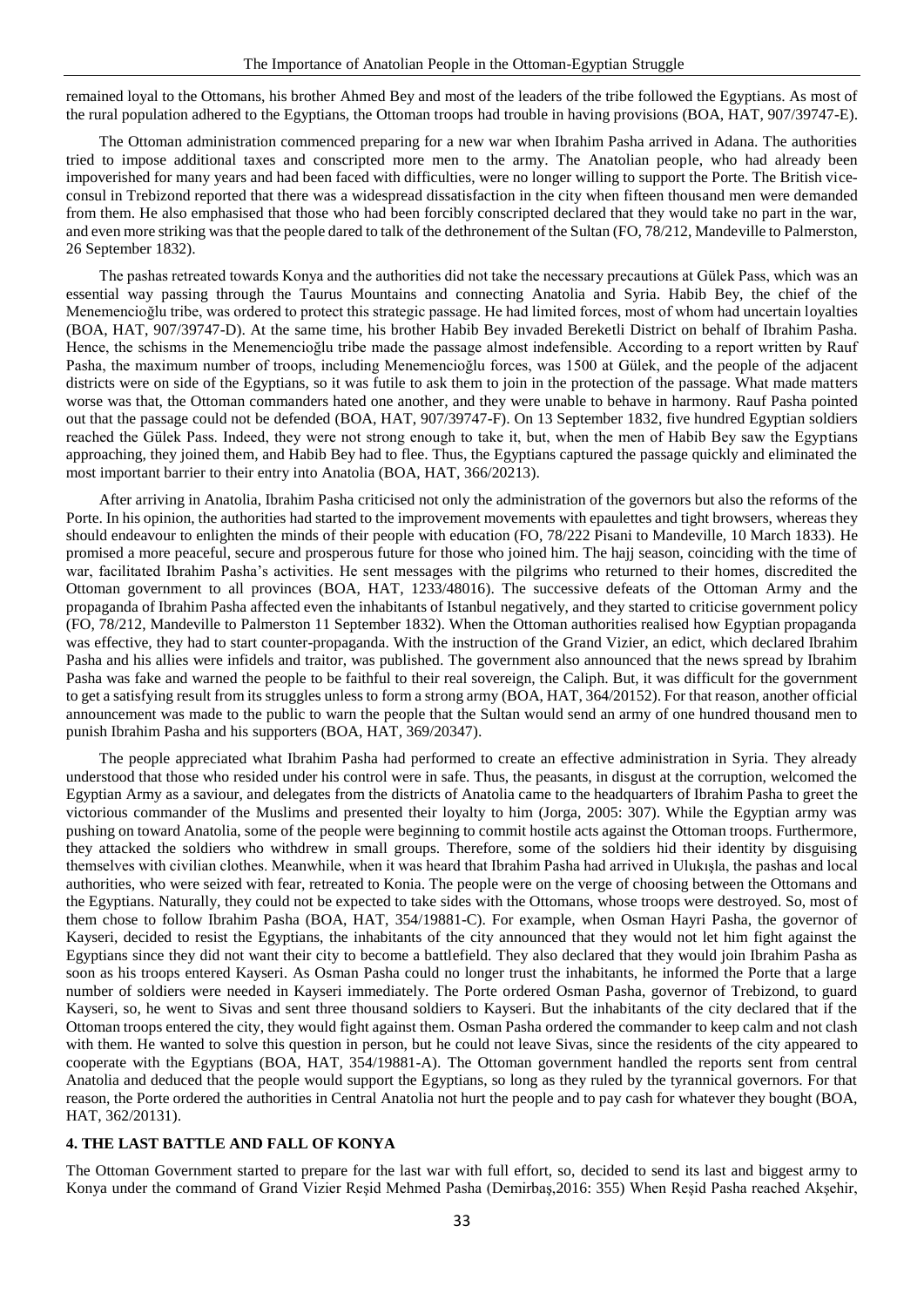the people of Kayseri changed their attitude toward the Ottoman authorities in a positive way. Thus, the troops, sent by Osman Pasha, could enter the city without opposition. Osman Pasha could maintain the order in the city at first. But he knew that the masses would definitely revolt when the Egyptians got closer to the city (BOA, HAT, 907/39760).

As Anatolia was threatened by Egyptians, those who had been found guilty and excluded by the Ottoman government went to the headquarters of Ibrahim Pasha to restore their loss. For instance, Hacı Esatoğlu Kör Mehmed, the former tax collector in Kırşehir, joined the Egyptians to take revenge on the Ottomans. He had been charged with oppressing people and misappropriating money, and was dismissed by the government (BOA, HAT, 699/33712-A). Ibrahim Pasha was also trying to encourage the Ottoman soldiers to escape from the army. When an Ottoman spy was caught, Ibrahim Pasha tried to show him how well paid and fed the Egyptian soldiers were. Then, he released the spy to publicise how the Egyptians treated deserters and those who came over to them (Al-Sayyid Marsot, 1984: 223).

Ibrahim Pasha planned a series of revolts in Anatolia with the help of his supporters to terminate the authority of the Porte. Halid Bey, the former chief of the Pehlivanlı tribe, helped to execute his strategy around Nevşehir. He had been imprisoned because of carrying out illegal activities, but, he escaped and went to Damascus. When Ibrahim Pasha invaded Syria, he had returned to Nevşehir and fomented a futile revolt throughout Central Anatolia. After taking required support from Ibrahim Pasha, he came back to Nevşehir (BOA, HAT, 658/32128-B) and thanks to the military power of the Turkoman tribes, he was able to dominate the roads and restrain the Ottomans from Nevşehir (BOA, HAT, 657/32120).

Another powerful supporter of Ibrahim Pasha was Tahmiscioğlu Hacı Mustafa in Kastamonu. He allied with the fugitive janissaries and timar holders who opposed the military reforms and hated the "infidel sultan". In a short time, he took over the city and announced that many arbitrary taxes were to be rescinded (BOA, HAT, 1233/48015-E). Ibrahim Pasha appointed him as a governor to Kastamonu and ordered him to get along with all people regardless of their social status, and to protect the poor and the weak citizens. Thus, the residents were not forced to give them food and money, and he was able to win the hearts of the masses (Uzunçarşılı, 1937: 151). The Porte opened a detailed investigation to understand what had happened in Kastamonu after the revolt sparked off. It was understood from the inquiry's results that the local authorities mistreated the people, and the poor were obliged to pay illegal taxes. The other finding was that the fugitive janissaries agitated the masses against the government. The most important result of the inquiry for the Porte was probably that the insurgents were in contact with Mehmed Ali Pasha and acted as his agent (Gencer, 2016: 648)

The Porte decided to suppress the revolt of Halid Bey and instructed Osman Hayri Pasha, governor of Kayseri, to advance on Nevşehir, when the Grand Vizier left from Akşehir to Konya (BOA, HAT, 363/20142). After overpowered Halid Bey's backers with the help of Osman Pasha, the governor of Trabzon, he could enter Yozgat and restored order in the city (BOA, HAT, 907/39746-G). Osman Pasha sent messages to the people of Ürgüb and ordered them to obey their legitimate ruler, but, the messages were ignored, and his messengers were mistreated. Thus, he had to deal with this problem personally. Although the Pasha assumed that an agreement might be concluded with the notables of the city, the troops were attacked when they approached the city. Consequently, a war took place between the soldiers and the inhabitants, and about three hundred people were killed or chained (BOA, HAT, 363/20142). Osman Pasha was able to subjugate the people living between the surrounding districts of Kayseri. In the meantime, he questioned some of the leading figures of the rioters since he wanted to comprehend how Ibrahim Pasha influenced the masses. In so doing, he deduced that the oppression of the local authorities and the antigovernment propaganda steered the people towards the side of the Egyptians. Then, the pasha decided to go Nevşehir and sent a message to those supporting the Egyptians, that the government would ignore their crimes and would pardon all of them (BOA, HAT, 907/39746-J). Indeed, it is understood from the many documents that the most important problem of the Ottomans was misrule. The notes of Slade confirmed the Ottoman documents. He stated: *"Let us see, however, whether the Janizzaries were the cancer of Turkey. No; the real cancer that eats her up is corruption, universal corruption, commencing with the ministers of state, and multiplied through every department, even to the fakirs"* (Slade, 1854: 138)*.* 

Ibrahim Pasha kept a close eye on what measures the Porte had taken to avoid him, and how the army of the Grand Vizier prepared for the war. He supported the revolts throughout Anatolia to distract the attention of the Porte and weaken the Ottoman Army. Halid Bey spread the brochures declared that the Janissary army was re-established after the ritual sacrifice was made at the tomb of Hacı Bektash Veli (BOA, HAT, 363/20142-C). Ibrahim Pasha was also interested in the Bektashi Order. Before the war, the Bektashi dervishes invited the Muslim population to revolt against Sultan Mahmud and to join Ibrahim Pasha in bringing the true religion to power (Jorga, 2005: 308).

What is perfectly clear is that the people of Anatolia did not want to support the Ottoman Army against the Egyptians. As the soldiers, who were conscripted forcibly, did not want to fight at the side of the Porte, they escaped from the army whenever they found a chance (BOA, HAT, 354/19891-B). So, the young men were again drafted into the army, and the people were constantly forced to cover the expenses of the new recruits. Due to the insecurity, the trade and the agricultural activities had come to a standstill, and the people were able to pay the exorbitant war taxes by selling their animals and even their housewares. Therefore, they believed that the government would seize everything they had, including their children. Naturally, in these conditions, the Porte could not persuade the people to fight against Ibrahim Pasha (FO, 78/215, Brant, Report on the Trade of Trebizond for the Year 1832, 31 December 1832).

Grand Vizier Reşid Mehmed Pasha entered Aksehir on 7 December. He was informed that the most people in the districts around his troops were adherents of Ibrahim Pasha. He threatened Ibrahim Pasha's supporters with death, as he tried depriving the Egyptian army of the provisions taken from the citizens. In particular, he warned the people of Konya that if they continued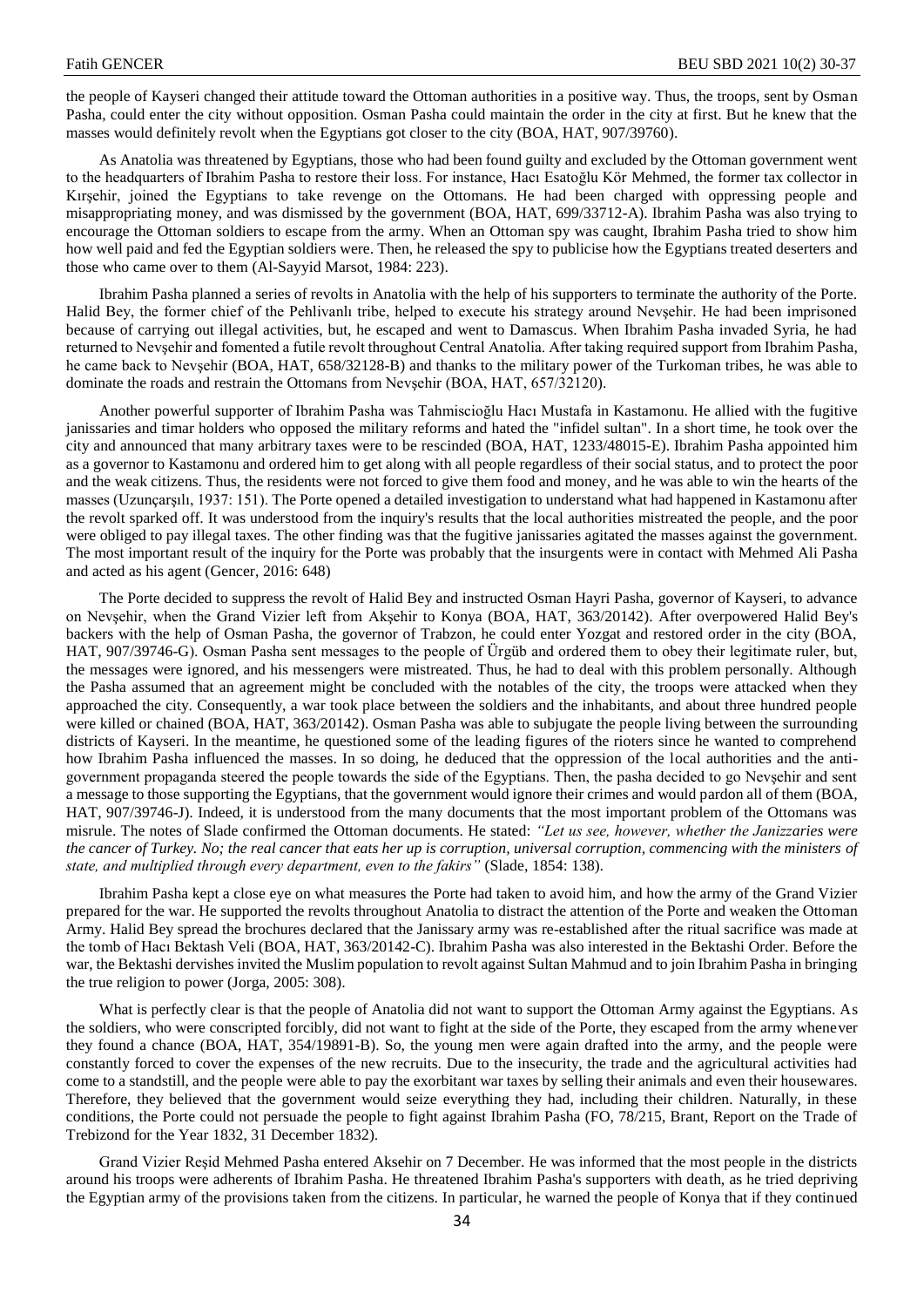to collaborate with the Egyptians, he would attack the city and kill anyone over the age of seven (FO, 78/212, Mandeville to Palmerston, 19 December 1832; BOA, HAT, 367/20311).

Although Reşid Pasha had intended to surround the Egyptians in Konya for cutting off Ibrahim Pasha's connection with Egypt, Sultan Mahmud, who wanted to avenge the loss of previous wars as soon as possible, ordered him to attack (Sertoğlu, 1971: 2931). The battle started near Konya on 21 December. The Grand Vizier known as a brave soldier, fought on the front line of the battle, but, he unknowingly inserted into the Egyptian soldiers since visibility was severely reduced by fog. It was too late to realise that they were amongst the enemies. Therefore, he could not find a way to escape and was arrested. When it was heard that the Grand Vizier was captured, the order of the Ottoman Army was broken, and Ibrahim Pasha gained a big victory. There was, therefore, no barrier to his advancement towards Istanbul. If the Porte could not receive support from the European countries and Ibrahim Pasha could be courageous, he could have conquered the capital of the empire. (Gencer, 2016: 649-650) After the battle, the Sultan lost both his prestige, as well as the loyalty of the cities that were not yet invaded. Ibrahim Pasha could henceforth persuade the entire population of the Anatolia to revolt against the Ottoman government by announcing that the Grand Vizier had been arrested and the Ottoman army had fled (BOA, HAT, 352/19853).

The Ottoman forces had considerable trouble in withdrawing from the combat zone. The commanders were in dire straits because most of the soldiers had fled, and the guns could not be carried. Moreover, the severe winter caused the freezing of the feet and hands of the soldiers, who were starving and without proper equipment. What is worse, the inhabitants of surrounding villages took up arms and attacked them (BOA, HAT, 348/19768-E). The number of Ottoman troops who reached Eskişehir was about fifteen thousand. They were so undisciplined that their presence was seen as a threat, rather than a help. Their withdrawal proceeded as the Egyptians advanced towards Eskişehir. Some of them went to İznik, while the others moved to Bursa. The loyalty of these cities was crucial for the Porte because the Ottoman army had no more places of lodging (BOA, HAT, 369/20349). Therefore, the government tried to transfer those who were likely to join the Egyptians at Bursa. For example, the exiled janissary aghas and the discontented timar holders were sent to Çanakkale (BOA, HAT, 369/20365).

Once Ibrahim Pasha entered Kütahya on February 2, he found both notables and ordinary Muslims to cooperate with him in Western Anatolia, where he had a strategic interest in extending his influence (Ancombe, 2014: 86). So, he started to rule this region with his supporters. He named Ali Bey to Saruhan who had been exiled by the Porte like the other supporters of the Egyptians. Simultaneously, he appointed Süleyman Bey to Aydın. Both reached their posts with hundreds of the Egyptian soldiers at the end of February, so, the cities except on the coast of the Marmara and Aegean were brought under the control of Ibrahim Pasha (BOA, HAT, 691/33409-D).

The Egyptian army was composed of less than 30,000 soldiers. Ibrahim Pasha was thousands of kilometres away from Egypt, and had limited means. He was in financial difficulty, had few weapons (Al-Sayyid Marsot, 1984: 224). Moreover, his soldiers were unaccustomed to the winter conditions, and their number was insufficient to invade a big country such as Anatolia. Despite all the disadvantages he tried to show Pisani, who was sent to negotiate on behalf of the British Istanbul Embassy, how powerful his army was. Pisani, who was influenced by Ibrahim Pasha's army and wrote to Mandeville that the whole Egyptian army was strong and in a perfect situation (FO, 78/222 Pisani to Mandeville, 10 March 1833). Indeed, if considering these conditions, one could think that Ibrahim Pasha acted with extreme recklessness, but, he very well knew how the Ottomans were in a bad situation. The Porte did not strengthen the military forces and had to dispatch a so-called army, composed of irregular and undisciplined soldiers, against the Egyptians. Besides, as the people of Anatolia accepted Ibrahim Pasha not as an invader, they supported him in providing provisions and they even joined his army (Altındağ, 1988: 63).

Ibrahim Pasha deduced that a real peace between Sultan Mahmud and his father was impossible, so he had suggested to his father that he acquire a fatwa from the Mufti of Aleppo to depose the Sultan. Furthermore, he offered the Grand Vizier to march to Istanbul together for the dethronement of Mahmud (Al-Sayyid Marsot, 1984: 224-225). He also sent letters to the governors and invited them to gather in Istanbul for the deposition of the Sultan. He was confident that the Ulama and the Muslims would support him (Ali Fuat, 1928: 85). Sultan Mahmud, who was under the danger of deposition, had requested help from the British before the battle of Konya. Meanwhile, the Russians had offered, against the Egyptians, to back him. When Mahmud was informed that the British refused to help, he had to accept the Russians' offer. Undoubtedly, one of the reasons why he made this decision was that the Muslim people turned away from him. But the Muslims, who hated the Russians, would not react in a positive way to what the Sultan did (FO, 78/221, Mandeville to Palmerston, 8 January 1833). The authorities had already warned him that if the Ottoman and Russian soldiers were dispatched to Anatolia together, the entire Muslim population would resist them with Ibrahim Pasha (BOA, HAT, 366/20244).

Sultan Mahmud strengthened his hand with the Russian navy, anchoring at the Bosporus on 20 February, but, he lost his reputation in the eye of the Muslims. In so doing, he delivered his enemy a new weapon that could be used against him. Ibrahim Pasha started to spread the news that the Sultan who had adapted the lifestyle of the godless, agreed with the infidels to attack the Muslims (Armaoğlu, 1997: 204). The Muslims were irritated by the existence of Russian forces in Istanbul. The French ambassador Roussin, who personally witnessed the discontentment of the people, reported that it would not be a surprise if Sultan Mahmud would be dethroned soon (Anick, 1970: 27).

After the districts of Manisa and Aydın fell under the Egyptians' control, the adherents of Ibrahim Pasha attempted to capture Smyrna. Mansurioğlu Emin Efendi and the notables of Smyrna, encouraged and assisted by the Egyptians, went to the mansion of Tahir Pasha, the governor of the city, and forced him to abandon the office. Although the pasha refused them, they were able to displace him and the other Ottoman officers. Thus, seemingly, Smyrna was seized by the inhabitants of the city on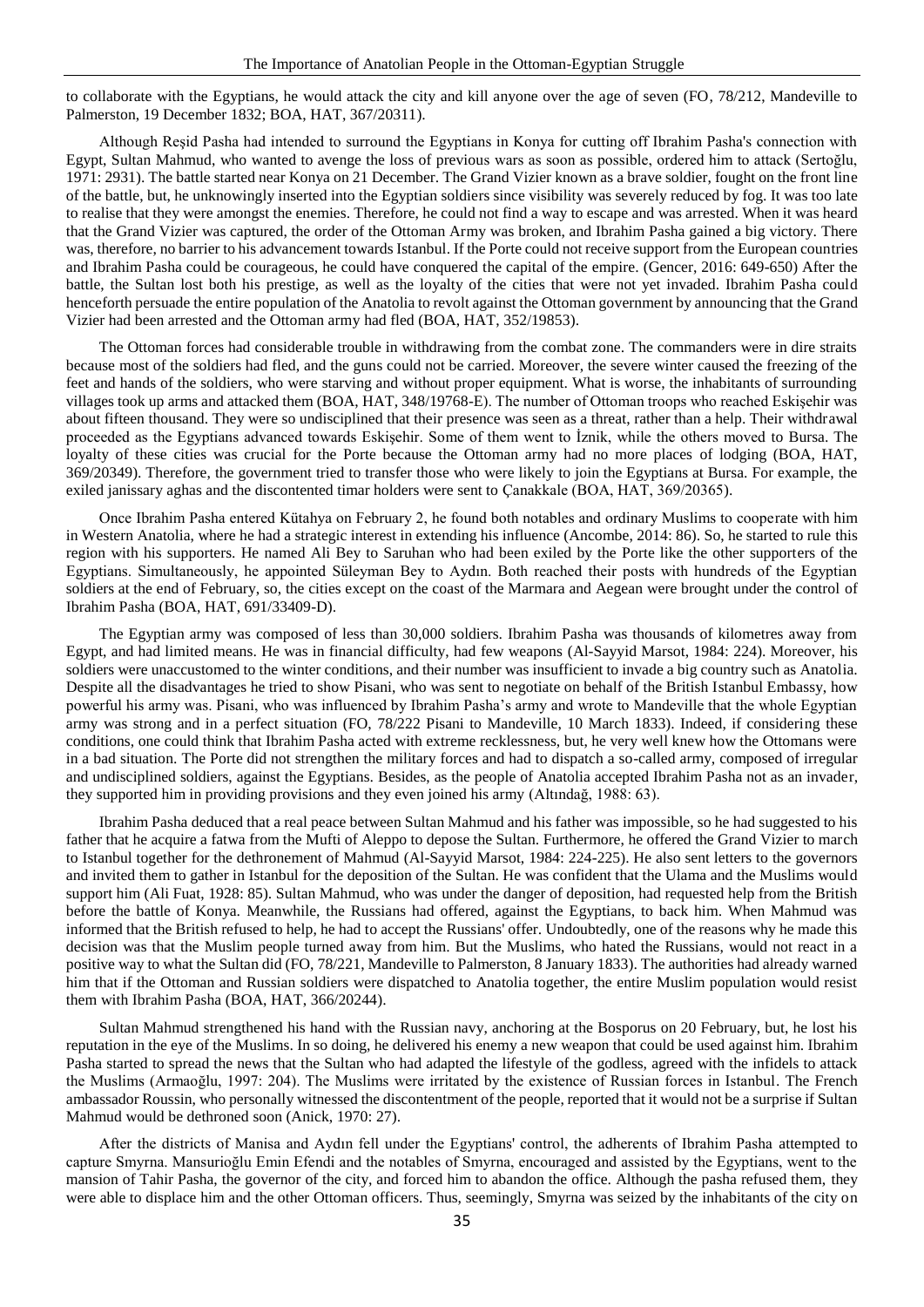24 February (BOA, HAT, 361/20089-F). It was a great surprise to both Ottoman and the European authorities that such a big and crowded city as Izmir was delivered to the Egyptians without facing the enemy army. Concurrently, the British and the French overreacted to the invasion of the city since the Russians could exploit the Egyptian presence in Smyrna in order to stay in Istanbul, so, they declared that their flags at consulates would be lowered so long as the city was under the control of the Egyptians (FO, 78/222, Mandeville to Palmerston, 7 March 1833). Ultimately, after the diplomatic pressure of the mentioned states, the supporters of the Egyptians retreated from the city, and the Ottoman authorities returned to their posts (BOA, HAT, 361/20089-C).

As the British and the French wanted to remove the Russians from the Bosphorus immediately, they were pressing both Sultan Mahmud and Mehmed Ali Pasha to agree with each other. The Porte, more willing to establish the peace than they were, appointed Reşid Bey to negotiate the peace talks with Ibrahim Pasha. Reşid Bey and Ibrahim Pasha came to an agreement, called the "Peace of Kütahya" on 5 May 1833. Indeed, it was not an official treaty, but only an edict granting the administration of Syria and Palestine to Mehmed Ali Pasha and naming Ibrahim Pasha as the governor of Hedjaz and Adana (Kamil Paşa, 1327: 143). From the moment when Reşid Bey reached Kütahya, the people who had actively supported the Egyptians were worried about what would happen to them. While some of them asked Ibrahim Pasha to allow them to go to Syria with the army, the others wanted him to request the Porte for their safety of life and property. Reşid Bey warned the government about the worries of the people, and he emphasised that it would be devastating for the empire if the people emigrated to Syria (BOA, HAT, 366/20245-A). The Porte, considering Reşid Bey's advice, declared in the official newspaper *Takvim-i Vekayi* that those who supported the Egyptians would be forgiven for whatever they had done (Takvim-i Vekayi, Defa 58). Therefore, the first stage of the struggle between the Ottomans and the Egyptians was over.

## **5. CONCLUSION**

When Mehmed Ali Pasha rebelled against the Porte at the end of 1831, the empire was in a very delicate situation in many aspects. He promised the people a future of stability and prosperity, and guaranteed a life without heavy taxes. Besides, with the help of his supporters, he led the discontented people to revolt against the government. Ibrahim Pasha could gain both the territories and the hearts of the people by using propaganda instruments. As a matter of fact, the Ottoman administration felt strongly the destructive consequences of it and conducted to counter Egyptian propaganda directed against the reputation of Mehmed Ali and Ibrahim, but, it was difficult for the Porte to compete with Ibrahim Pasha who rescued the people from the heavy taxes. Ibrahim Pasha did not lose his self-confidence after the Russian soldiers arrived in Istanbul since he had ensured the support of a large part of the Anatolian people. With the help of this strategy, he could bring his army thousands of kilometres away from Egypt and provide them with supplies without any trouble, whereas the Porte had difficulties to feed its soldiers, who were quite close to Istanbul.

Indeed, the primary reason for the victory of the Egyptians was not only because of the impotence of the Ottomans but because of the people's negative approach to their state. Sultan Mahmud's reforms did not satisfy a significant part of the Ottoman population since they were seen as a dangerous way of eliminating faith in society. This is the reason why all the opponents of reforms, the fugitive janissaries and the dervishes expressed their reaction by supporting the Egyptians instead of the Sultan. In addition, the local authorities had seen people as a source of income that they could use at any time, and disregarded the living conditions of people who had to sell their housewares in order to pay the taxes. Besides, most of the Ottoman governors accused the people of revolt and betray instead of to understand why they had taken the side of the Egyptians. So, it can be said that the primary reason for the Egyptians triumphs was the attitude of Anatolian people who did not support the Porte and welcomed Ibrahim Pasha.

## **BIBLIOGRAPHY**

## **Cumhurbaşkanlığı Osmanlı Arşivi (Turkish Presidency State Archives– Department of Ottoman Archives)**

BOA Hatt-ı Hümayun (HAT)

### **National Archive**

Foreign Office (FO)

Ali Fuat. (1928). Mısır Valisi Mehmed Ali Paşa. *Türk Tarih Encümeni Mecmuası*, 19 (96), 64-121.

Al-Sayyid Marsot, A. L. (1984). *Egypt in the Region of Muhammad Ali*. Cambridge: Cambridge University Press.

Altındağ, Ş. (1988). *Kavalalı Mehmed Ali Paşa İsyanı Mısır Meselesi 1831-1841*. Ankara: TTK.

Anick, N. (1970). *The Embassy of Lord Ponsonby to Constantinople 1833-1841*. Unpublished Ph.D. thesis, McGill University, Montreal.

Anscombe, F. F. (2014). *State, Faith, and Nation in Ottoman and Post-Ottoman Lands*. New York: Cambridge University Press.

Armaoğlu, F. (1997). *19. Yüzyıl Siyasî Tarihi (1789-1914)*. Ankara: TTK.

Bilgin, Z. (2015). *Ağa Hüseyin Paşa'nın Hayatı ve Faaliyetleri (1776-1849)*. Unpublished Master Thesis, Marmara Üniversitesi Türkiyat Araştırmaları Enstitüsü, İstanbul.